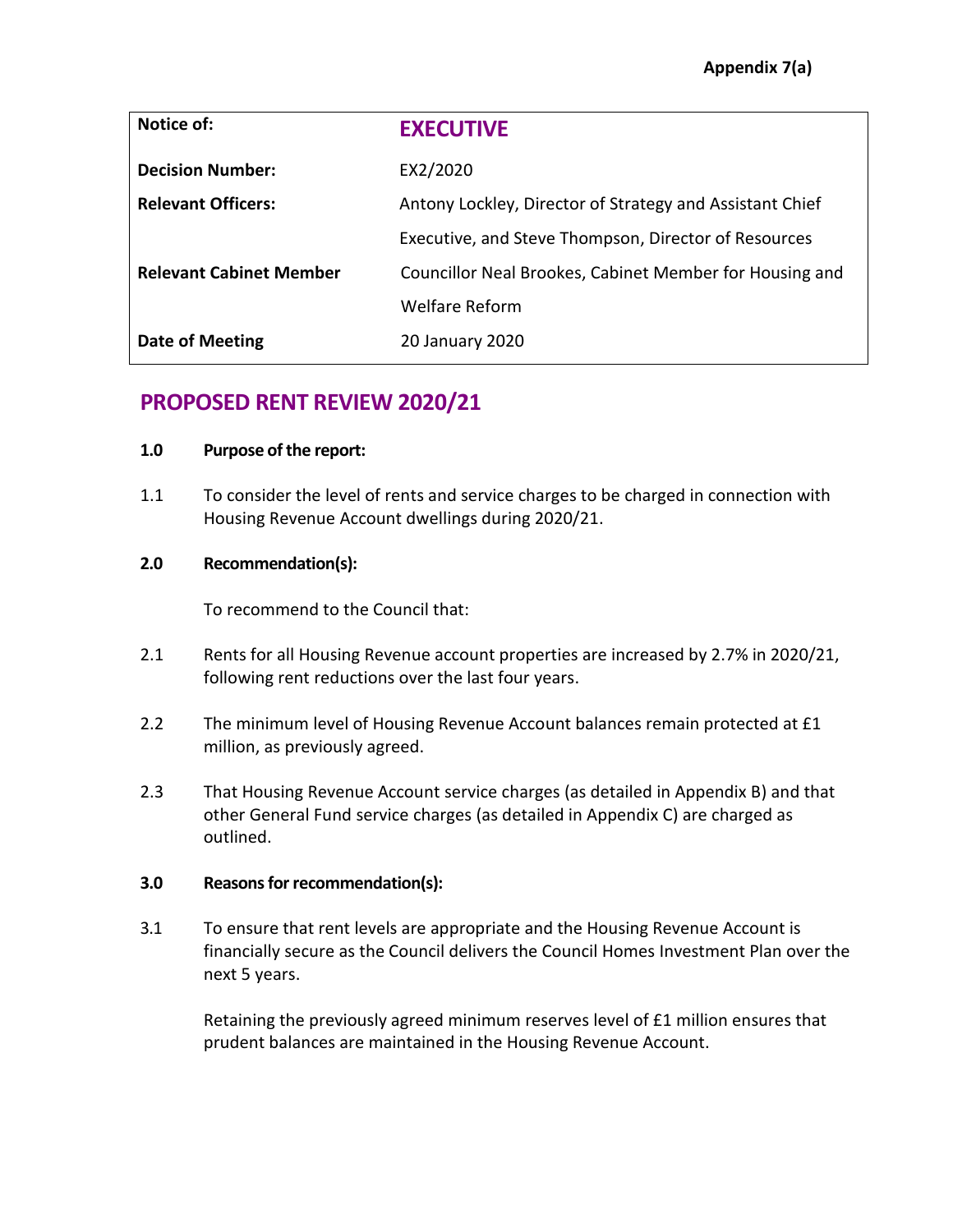| 3.2a | Is the recommendation contrary to a plan or strategy adopted or |
|------|-----------------------------------------------------------------|
|      | approved by the Council                                         |

3.2b Is the recommendation in accordance with the Council's approved budget?

Not applicable – the report once approved will become part of the Council's new approved budget

No

3.3 Other alternative options to be considered:

Rents could be set at a lower level, but have already been reduced by a total of 4% over the last four years. Not to raise rents now would further reduce the capacity for investment in Council homes.

#### **4.0 Council Priority:**

4.1 The relevant Council Priority is: "Communities: Creating stronger communities and increasing resilience".

#### **5.0 Background Information**

- 5.1 As part of the preparation of the draft 2020/21 Housing Revenue Account (HRA) Budget, Members must consider the levels of rents and service charges to be set in connection with Council Housing dwellings during the next financial year.
- 5.2 The report, circulated to members under separate cover, details the 2020/21 Draft Budget and the proposed changes in rent and service charges.
- 5.3 New charges for Housing Revenue Account services and related non-Housing Revenue Account properties are also proposed.
- 5.4 Does the information submitted include any exempt information? No

#### 5.5 **List of Appendices:**

Report on the Proposed Rent Review 2020/21 Appendix A: HRA Draft Budget 2020/21 Appendix B: HRA charges Appendix C: General Fund housing charges

(All circulated to members under separate cover).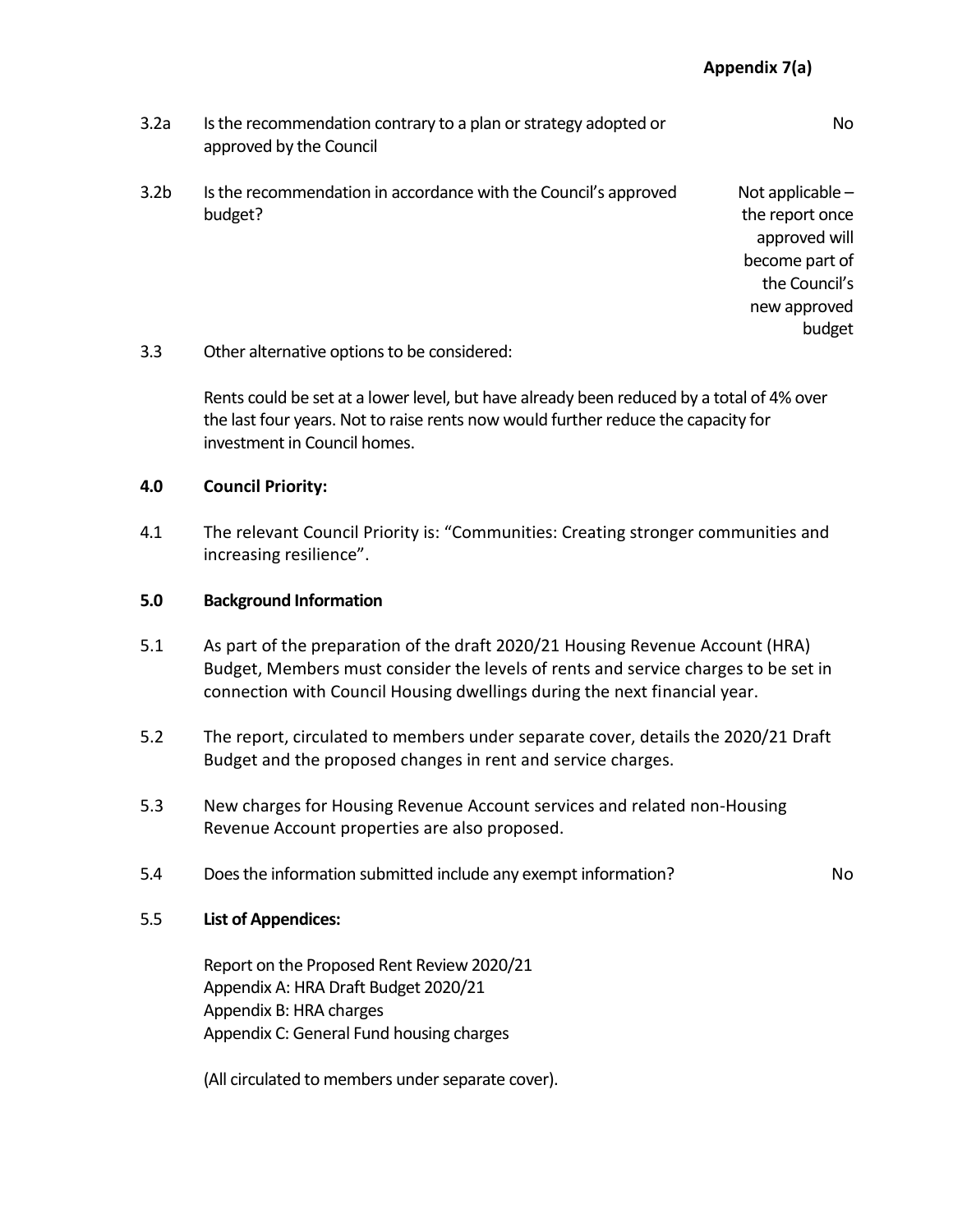## **6.0 Legal considerations:**

- 6.1 The rent increase is in line with the rent increase allowed by Government for 2020/21 and subsequent years, as it has been set at the Consumer Price Index (CPI) + 1%.
- **7.0 Human Resources considerations:**
- 7.1 None.
- **8.0 Equalities considerations:**
- 8.1 None.
- **9.0 Financial considerations:**
- 9.1 These are set out in the main report.
- **10.0 Risk management considerations:**
- 10.1 See section 3 above.
- **11.0 Ethical considerations:**
- 11.1 None.
- **12.0 Internal/ External Consultation undertaken:**
- 12.1 The rent report is shared with the board of Blackpool Coastal Housing, which includes tenant and leasehold representatives and independent members.

## **13.0 Background papers:**

- 13.1 None.
- **14.0 Key decision information**:
- 14.1 Is this a key decision? The set of the set of the set of the set of the set of the set of the set of the set of the set of the set of the set of the set of the set of the set of the set of the set of the set of the se 14.2 If so, Forward Plan reference number: 14.3 If a key decision, is the decision required in less than five days? 14.4 If **yes**, please describe the reason for urgency: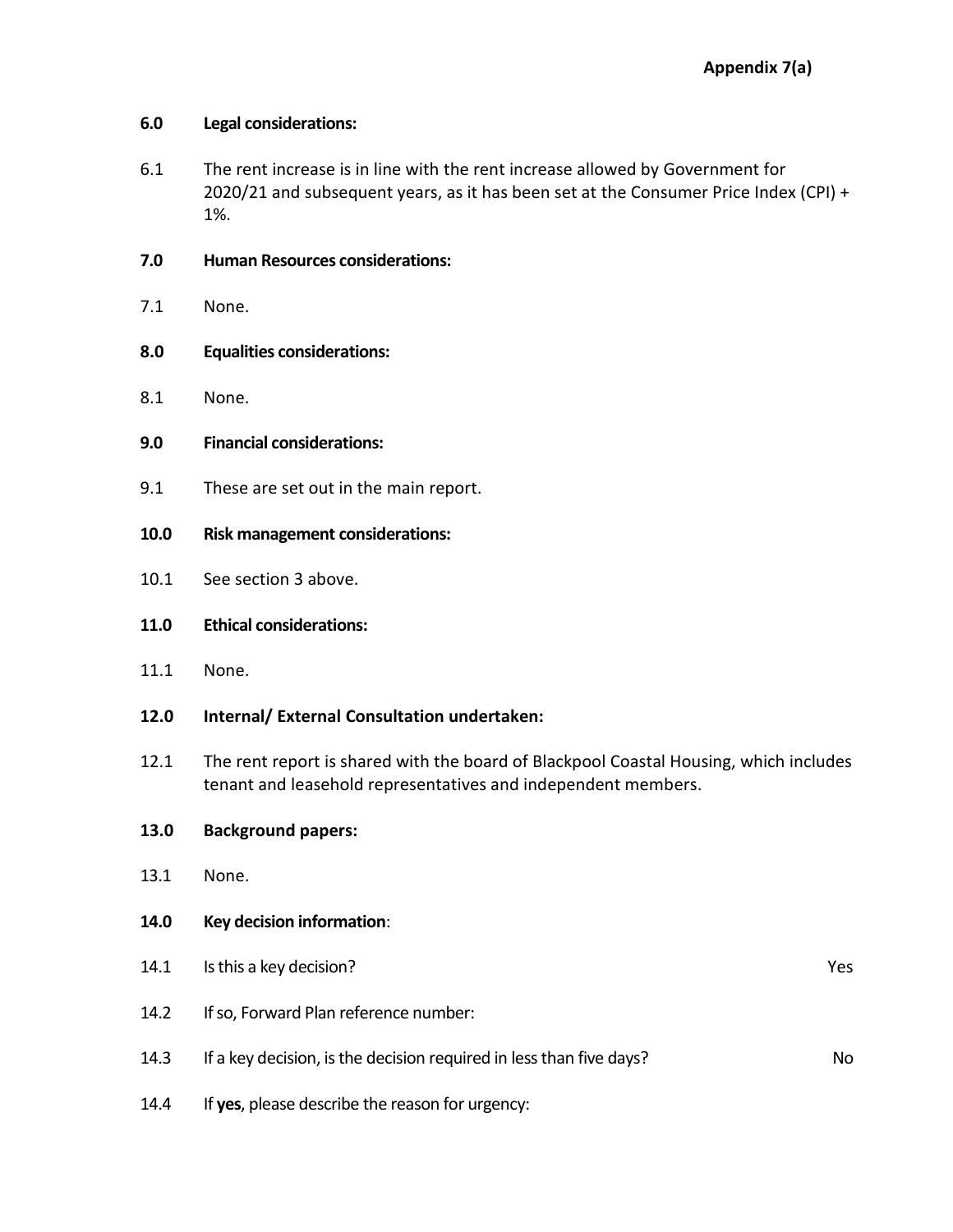#### **15.0 Call-in information:**

- 15.1 Are there any grounds for urgency, which would cause this decision to be exempt from the call-in process? No was a set of the call-in process?
- 15.2 If **yes**, please give reason:

#### **TO BE COMPLETED BY THE HEAD OF DEMOCRATIC GOVERNANCE**

#### **16.0 Scrutiny Committee Chairman (where appropriate):**

Date informed: 10 January 2020 Date approved:

#### **17.0 Declarations of interest (if applicable):**

17.1 Councillor L Williams declared a personal interest, the nature of the interest being that she was a Council appointed Non-Executive Director of Blackpool Coastal Housing.

#### **18.0 Executive decision:**

18.1 The Executive resolved as follows:

To recommend to the Council:

- 1. That rents for all Housing Revenue account properties are increased by 2.7% in 2020/21, following rent reductions over the last four years.
- 2. The minimum level of Housing Revenue Account balances remain protected at £1 million, as previously agreed.
- 3. That Housing Revenue Account service charges (as detailed in Appendix B) and that other General Fund service charges (as detailed in Appendix C) are charged as outlined.